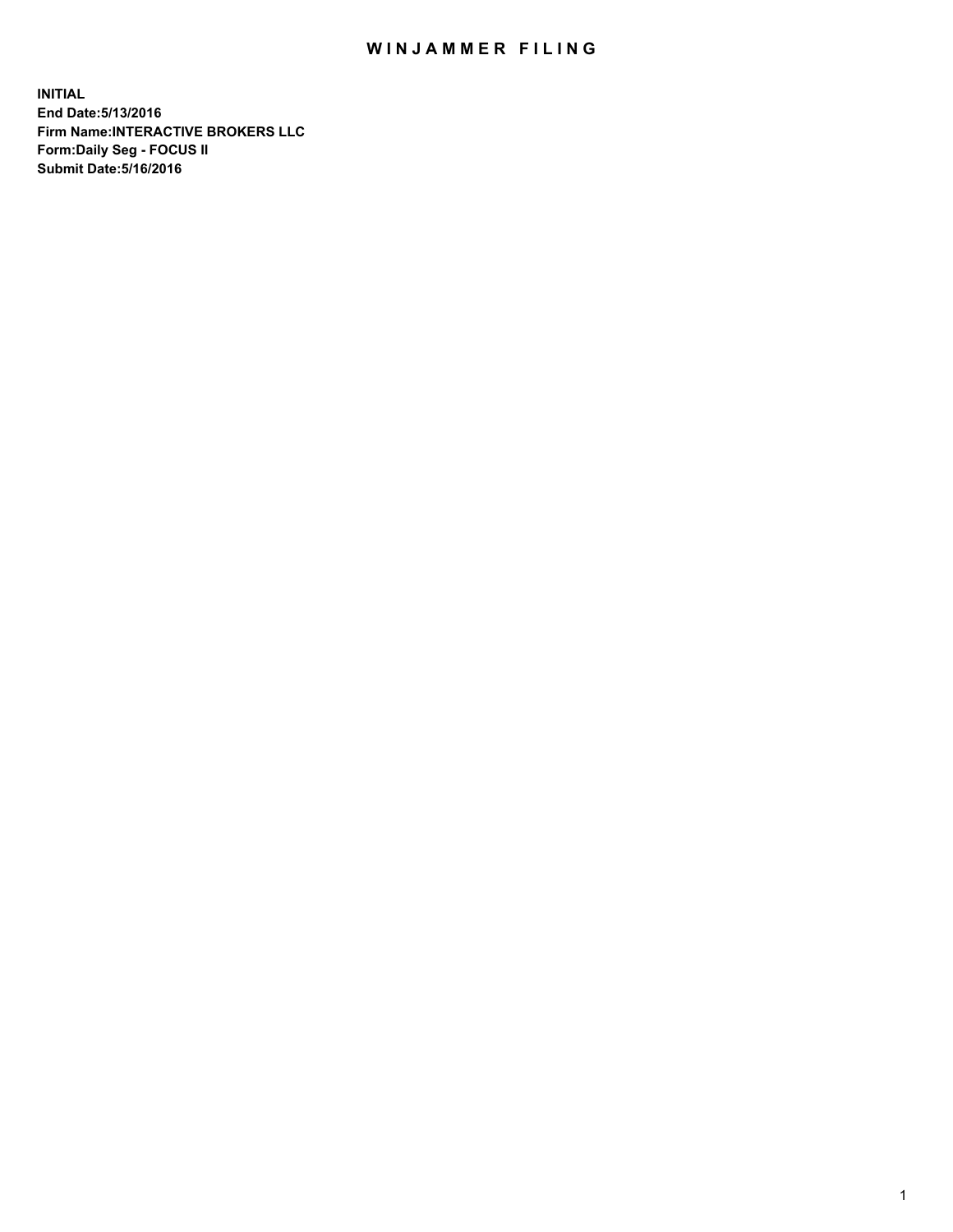## **INITIAL End Date:5/13/2016 Firm Name:INTERACTIVE BROKERS LLC Form:Daily Seg - FOCUS II Submit Date:5/16/2016 Daily Segregation - Cover Page**

| Name of Company<br><b>Contact Name</b><br><b>Contact Phone Number</b><br><b>Contact Email Address</b>                                                                                                                                                                                                                          | <b>INTERACTIVE BROKERS LLC</b><br><b>Alex Parker</b><br>203-618-7738<br>aparker@interactivebrokers.com |
|--------------------------------------------------------------------------------------------------------------------------------------------------------------------------------------------------------------------------------------------------------------------------------------------------------------------------------|--------------------------------------------------------------------------------------------------------|
| FCM's Customer Segregated Funds Residual Interest Target (choose one):<br>a. Minimum dollar amount: ; or<br>b. Minimum percentage of customer segregated funds required:%; or<br>c. Dollar amount range between: and; or<br>d. Percentage range of customer segregated funds required between:% and%.                          | <u>0</u><br>155,000,000 245,000,000<br><u>0 0</u>                                                      |
| FCM's Customer Secured Amount Funds Residual Interest Target (choose one):<br>a. Minimum dollar amount: ; or<br>b. Minimum percentage of customer secured funds required:% ; or<br>c. Dollar amount range between: and; or<br>d. Percentage range of customer secured funds required between:% and%.                           | <u>0</u><br>80,000,000 120,000,000<br><u>0 0</u>                                                       |
| FCM's Cleared Swaps Customer Collateral Residual Interest Target (choose one):<br>a. Minimum dollar amount: ; or<br>b. Minimum percentage of cleared swaps customer collateral required:% ; or<br>c. Dollar amount range between: and; or<br>d. Percentage range of cleared swaps customer collateral required between:% and%. | <u>0</u><br>0 <sub>0</sub><br>0 <sub>0</sub>                                                           |

Attach supporting documents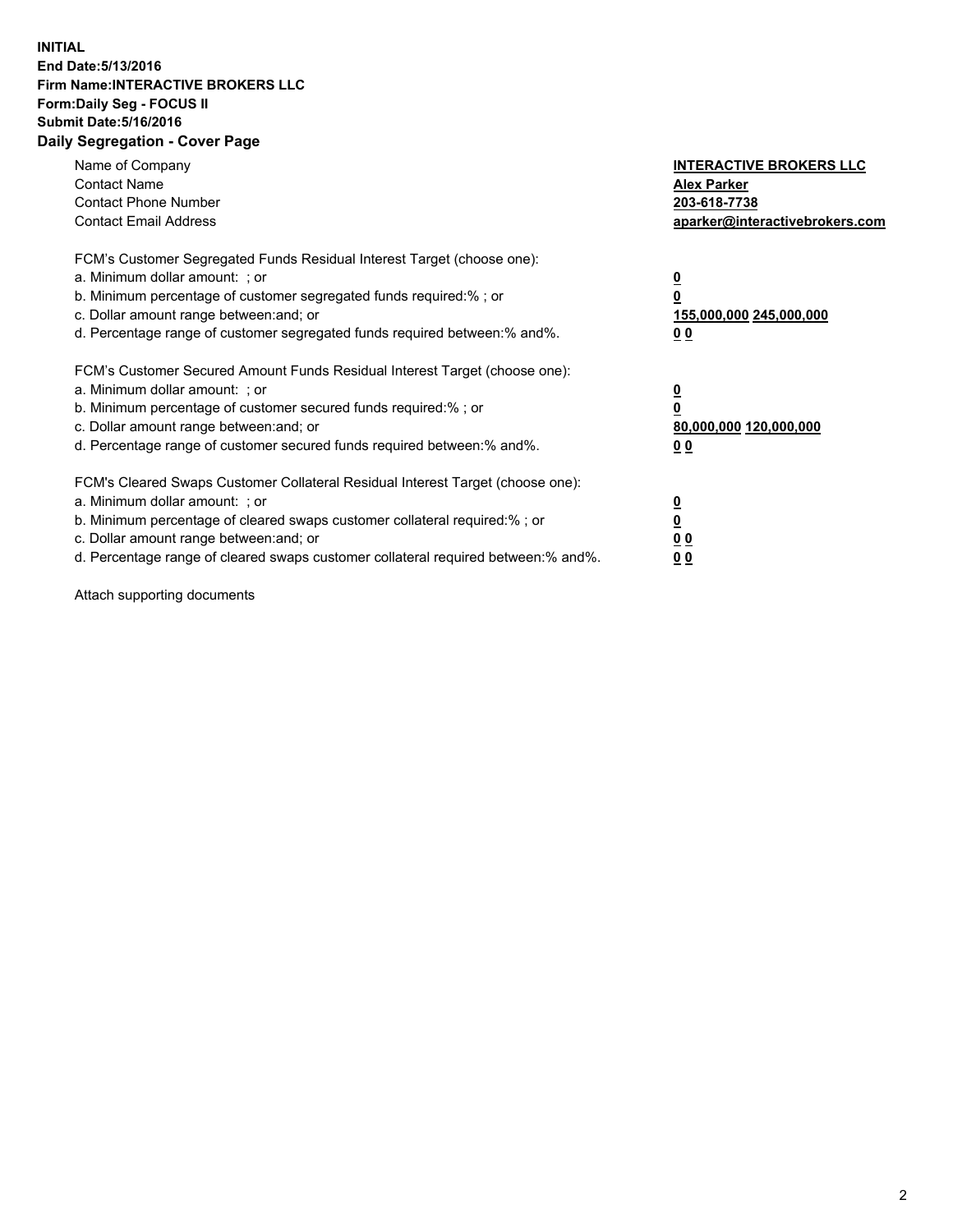## **INITIAL End Date:5/13/2016 Firm Name:INTERACTIVE BROKERS LLC Form:Daily Seg - FOCUS II Submit Date:5/16/2016 Daily Segregation - Secured Amounts**

|                | Daily Segregation - Secured Amounts                                                                        |                                  |
|----------------|------------------------------------------------------------------------------------------------------------|----------------------------------|
|                | Foreign Futures and Foreign Options Secured Amounts                                                        |                                  |
|                | Amount required to be set aside pursuant to law, rule or regulation of a foreign                           | $0$ [7305]                       |
|                | government or a rule of a self-regulatory organization authorized thereunder                               |                                  |
| 1.             | Net ledger balance - Foreign Futures and Foreign Option Trading - All Customers                            |                                  |
|                | A. Cash                                                                                                    | 284,948,319 [7315]               |
|                | B. Securities (at market)                                                                                  | $0$ [7317]                       |
| 2.             | Net unrealized profit (loss) in open futures contracts traded on a foreign board of trade                  | 10,704,115 [7325]                |
| 3.             | Exchange traded options                                                                                    |                                  |
|                | a. Market value of open option contracts purchased on a foreign board of trade                             | 35,300 [7335]                    |
|                | b. Market value of open contracts granted (sold) on a foreign board of trade                               | -40,961 [7337]                   |
| 4.             | Net equity (deficit) (add lines 1.2. and 3.)                                                               | 295,646,773 [7345]               |
| 5.             | Account liquidating to a deficit and account with a debit balances - gross amount                          | 72,590 [7351]                    |
|                | Less: amount offset by customer owned securities                                                           | 0 [7352] 72,590 [7354]           |
| 6.             | Amount required to be set aside as the secured amount - Net Liquidating Equity                             | 295,719,363 [7355]               |
|                | Method (add lines 4 and 5)                                                                                 |                                  |
| 7.             | Greater of amount required to be set aside pursuant to foreign jurisdiction (above) or line                | 295,719,363 [7360]               |
|                | 6.                                                                                                         |                                  |
|                | FUNDS DEPOSITED IN SEPARATE REGULATION 30.7 ACCOUNTS                                                       |                                  |
| $\mathbf{1}$ . | Cash in banks                                                                                              |                                  |
|                | A. Banks located in the United States                                                                      | $0$ [7500]                       |
|                | B. Other banks qualified under Regulation 30.7                                                             | 0 [7520] 0 [7530]                |
| 2.             | Securities                                                                                                 |                                  |
|                | A. In safekeeping with banks located in the United States                                                  | 352,192,523 [7540]               |
|                | B. In safekeeping with other banks qualified under Regulation 30.7                                         | 0 [7560] 352,192,523 [7570]      |
| 3.             | Equities with registered futures commission merchants                                                      |                                  |
|                | A. Cash                                                                                                    | $0$ [7580]                       |
|                | <b>B.</b> Securities                                                                                       | $0$ [7590]                       |
|                | C. Unrealized gain (loss) on open futures contracts                                                        | $0$ [7600]                       |
|                | D. Value of long option contracts                                                                          | $0$ [7610]                       |
|                | E. Value of short option contracts                                                                         | 0 [7615] 0 [7620]                |
| 4.             | Amounts held by clearing organizations of foreign boards of trade                                          |                                  |
|                | A. Cash                                                                                                    | $0$ [7640]                       |
|                | <b>B.</b> Securities                                                                                       | $0$ [7650]                       |
|                | C. Amount due to (from) clearing organization - daily variation                                            | $0$ [7660]                       |
|                | D. Value of long option contracts                                                                          | $0$ [7670]                       |
|                | E. Value of short option contracts                                                                         | 0 [7675] 0 [7680]                |
| 5.             | Amounts held by members of foreign boards of trade                                                         |                                  |
|                | A. Cash                                                                                                    | 57,437,318 [7700]                |
|                | <b>B.</b> Securities                                                                                       | $0$ [7710]                       |
|                | C. Unrealized gain (loss) on open futures contracts                                                        | 6,545,967 [7720]                 |
|                | D. Value of long option contracts                                                                          | 35,300 [7730]                    |
|                | E. Value of short option contracts                                                                         | -40,961 [7735] 63,977,624 [7740] |
| 6.             | Amounts with other depositories designated by a foreign board of trade                                     | 0 [7760]                         |
| 7.             | Segregated funds on hand                                                                                   | $0$ [7765]                       |
| 8.             | Total funds in separate section 30.7 accounts                                                              | 416,170,147 [7770]               |
| 9.             | Excess (deficiency) Set Aside for Secured Amount (subtract line 7 Secured Statement<br>Page 1 from Line 8) | 120,450,784 [7380]               |
| 10.            | Management Target Amount for Excess funds in separate section 30.7 accounts                                | 80,000,000 [7780]                |
| 11.            | Excess (deficiency) funds in separate 30.7 accounts over (under) Management Target                         | 40,450,784 [7785]                |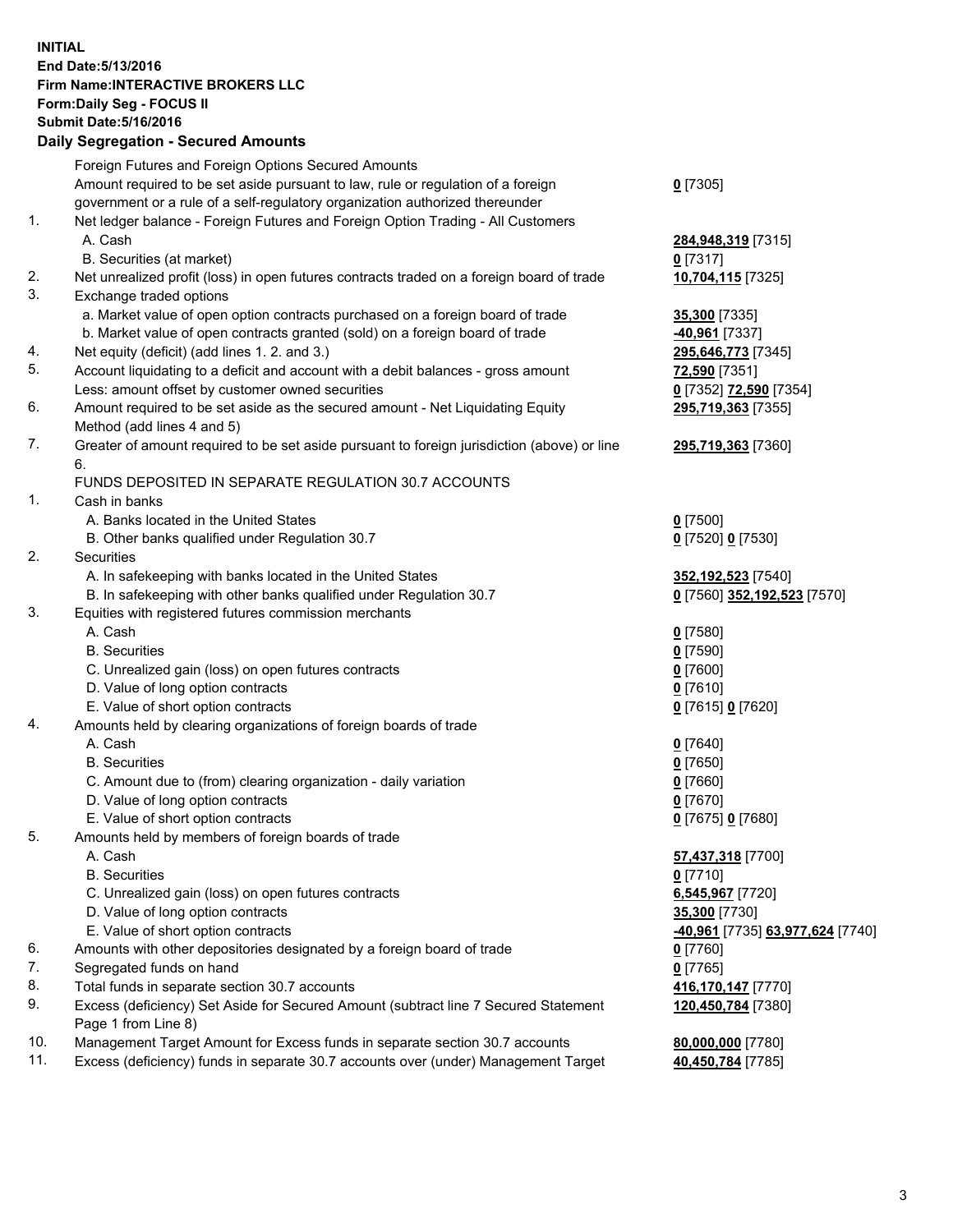**INITIAL End Date:5/13/2016 Firm Name:INTERACTIVE BROKERS LLC Form:Daily Seg - FOCUS II Submit Date:5/16/2016 Daily Segregation - Segregation Statement** SEGREGATION REQUIREMENTS(Section 4d(2) of the CEAct) 1. Net ledger balance A. Cash **2,757,363,671** [7010] B. Securities (at market) **0** [7020] 2. Net unrealized profit (loss) in open futures contracts traded on a contract market **55,074,143** [7030] 3. Exchange traded options A. Add market value of open option contracts purchased on a contract market **166,656,311** [7032] B. Deduct market value of open option contracts granted (sold) on a contract market **-231,686,219** [7033] 4. Net equity (deficit) (add lines 1, 2 and 3) **2,747,407,906** [7040] 5. Accounts liquidating to a deficit and accounts with debit balances - gross amount **85,535** [7045] Less: amount offset by customer securities **0** [7047] **85,535** [7050] 6. Amount required to be segregated (add lines 4 and 5) **2,747,493,441** [7060] FUNDS IN SEGREGATED ACCOUNTS 7. Deposited in segregated funds bank accounts A. Cash **213,341,727** [7070] B. Securities representing investments of customers' funds (at market) **1,713,475,466** [7080] C. Securities held for particular customers or option customers in lieu of cash (at market) **0** [7090] 8. Margins on deposit with derivatives clearing organizations of contract markets A. Cash **211,561,708** [7100] B. Securities representing investments of customers' funds (at market) **873,246,690** [7110] C. Securities held for particular customers or option customers in lieu of cash (at market) **0** [7120] 9. Net settlement from (to) derivatives clearing organizations of contract markets **15,633,345** [7130] 10. Exchange traded options A. Value of open long option contracts **166,652,037** [7132] B. Value of open short option contracts **-231,681,707** [7133] 11. Net equities with other FCMs A. Net liquidating equity **0** [7140] B. Securities representing investments of customers' funds (at market) **0** [7160] C. Securities held for particular customers or option customers in lieu of cash (at market) **0** [7170] 12. Segregated funds on hand **0** [7150] 13. Total amount in segregation (add lines 7 through 12) **2,962,229,266** [7180] 14. Excess (deficiency) funds in segregation (subtract line 6 from line 13) **214,735,825** [7190] 15. Management Target Amount for Excess funds in segregation **155,000,000** [7194] 16. Excess (deficiency) funds in segregation over (under) Management Target Amount Excess **59,735,825** [7198]